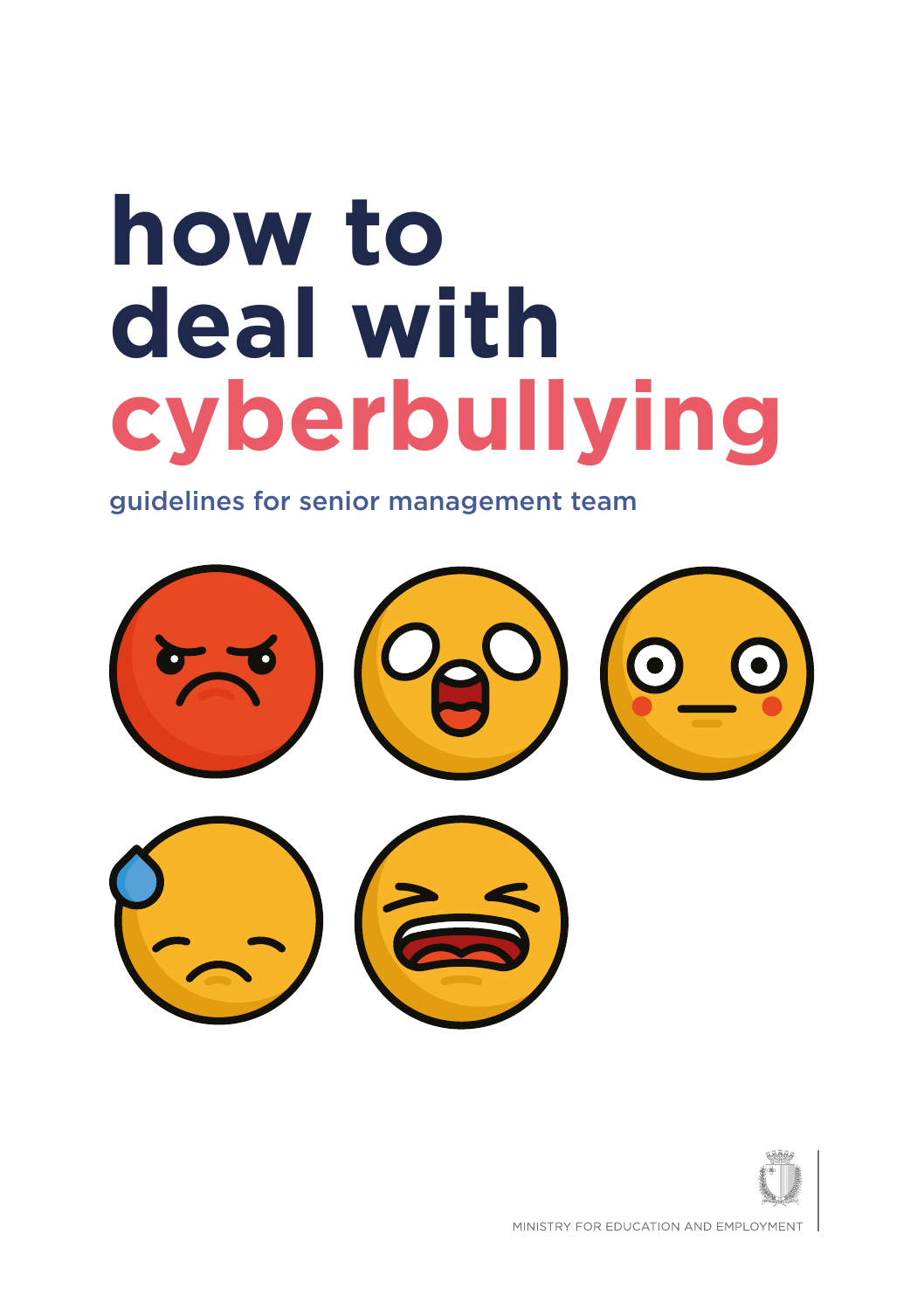

besmartonline.org.mt









Kummissarju ghat-Tfal





Co-financed by the European Union Connecting Europe Facility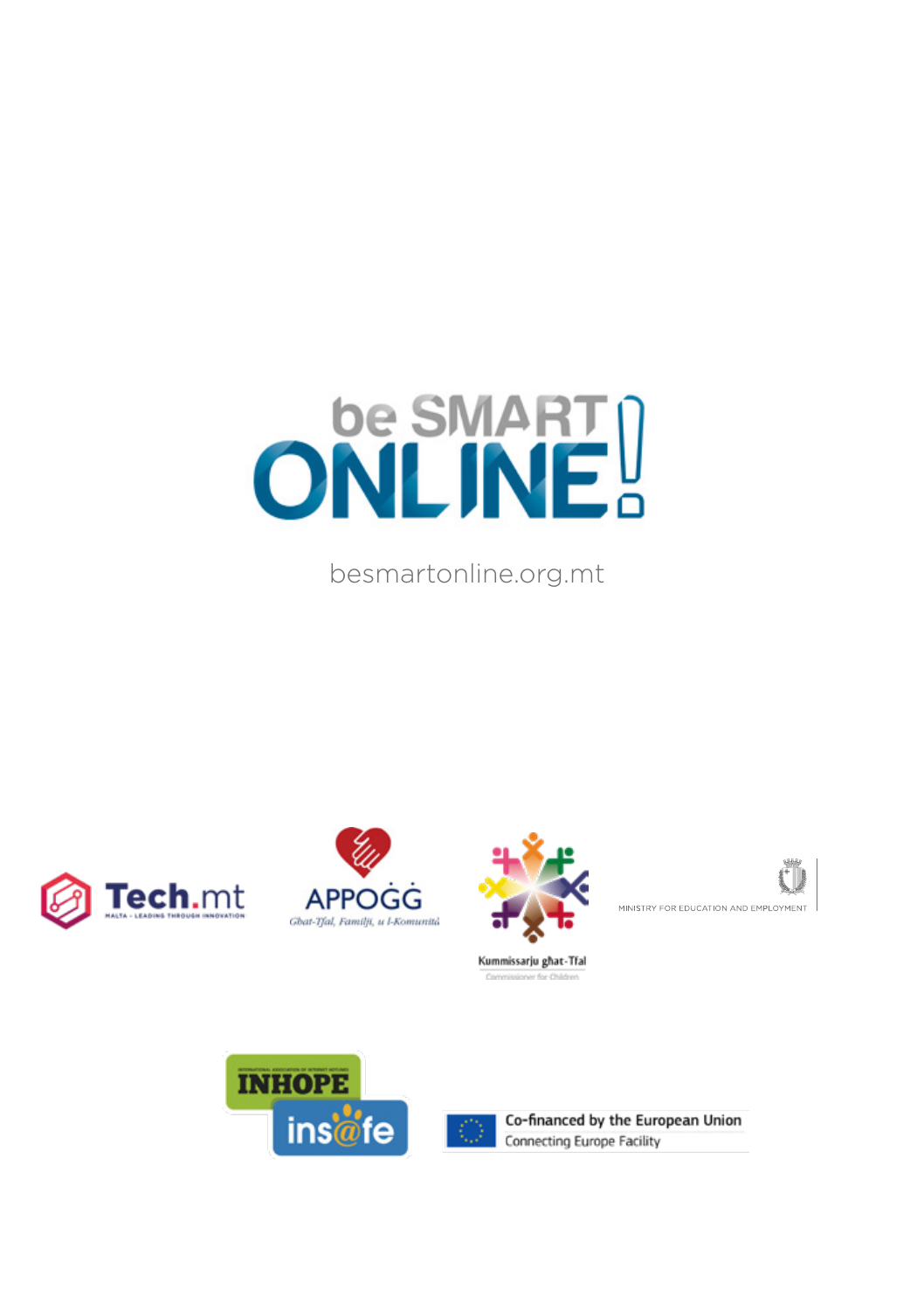

Cyberbullying is one particular form of bullying, but it doesn't sit on its own. It is bullying that is enabled, enhanced, or in some way, mediated through digital technology. Due to the increase in the use of social media, students may find themselves more easily drawn into initiating or being part of bullying behaviour in the digital environment. The ease of using technology and the influence of their peers can be a factor in this, and can create a disruptive environment within the schools.

Some argue that schools should not be responsible for what happens outside of school. However if the students being bullied and bullying others are attending the same or different schools, then it seems inevitable that some of the problems will leak over during class time or occur on school property. Cyberbullying presents new challenges because it can start outside of school and carries on in school or vice versa. Thus, it is important that both parents/guardians and educators in schools have to do their upmost to avoid these undesired behaviours. It is the parents/guardians' responsibility to monitor the technological use of their children once away from school, whilst it is the teaching staff's duties to take note and pass on any information regarding any incidents concerning cyberbullying.

Cyberbullying also presents different challenges because it manifests itself differently from face to face bullying.

For example:

- 1. repetition  $-$  can be influenced by the ability of a single action to spread and be repeated rapidly to a wider audience and with a degree of permanence (e.g. forwarding texts/videos/pictures)
- 2. power imbalance is created through the anonymity of the person initiating the cyberbullying; or the person's ability to use technology in a manipulative way
- 3. anonymity can involve people who have never physically met; do not know each other and / or people who share no common acquaintances.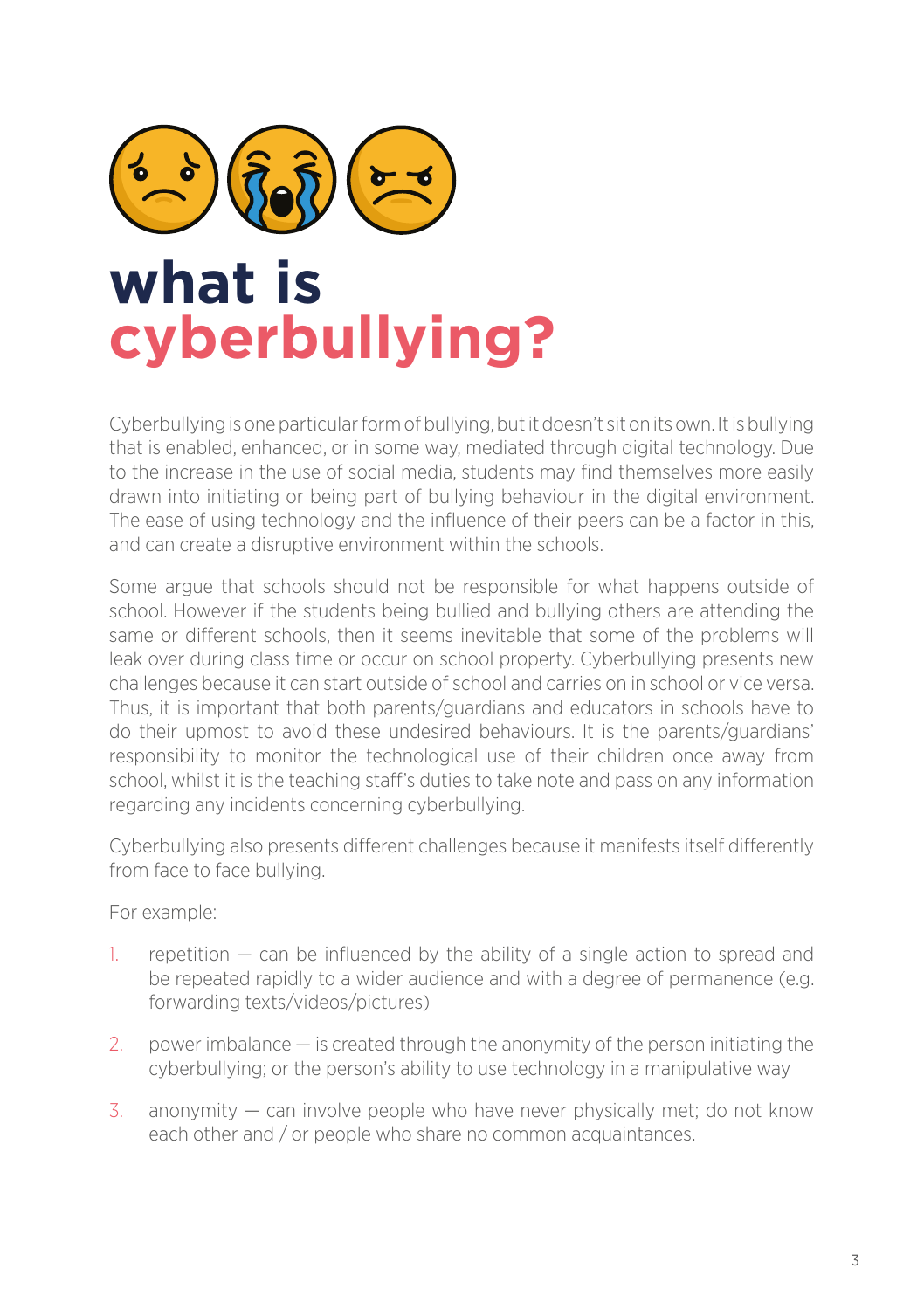#### Purpose of these guidelines

Schools already deal with cyberbullying through the Addressing Bullying Behaviour in Schools Policy under the umbrella the 'Respect for all Framework' and can make use of the procedures found on:

#### https://goo.gl/t4DtYD

However the ever increasing number of cyberbullying cases is causing diverse challenges to schools and their staff.

The aim of these guidelines is to help Senior Management Team deal effectively with this phenomena for the wellbeing of all students.

#### Definition of cyberbullying

Cyberbullying is a form of aggression conducted by an individual or a group against others. Such behaviour is committed via electronic means. A person can be also ostracised from electronic communities or interactions.

Cyberbullying includes (but is not limited to) communicating via electronic means with the objective of causing hurt, fear, embarrassment, humiliation, alarm and/or distress to one or more persons.

Cyberbullying can be carried out on commonly used devices such as smart phones and any electronic device that is connected to the internet.

Examples of cyberbullying include:

- $\odot$  A deliberate act of leaving a person out from online conversations and tagging other friends but the person in question (exclusion).
- { Intentionally sending abusive or threatening messages (harassment).
- { Logging onto a person's social networking account and impersonating him/her by posting inappropriate content (fraping).
- { Sending or posting cruel information about someone to damage their reputation (dissing).
- { Stealing someone's online identity, usually photos, and re-creating them on social networking profiles for deceptive purposes (catfishing).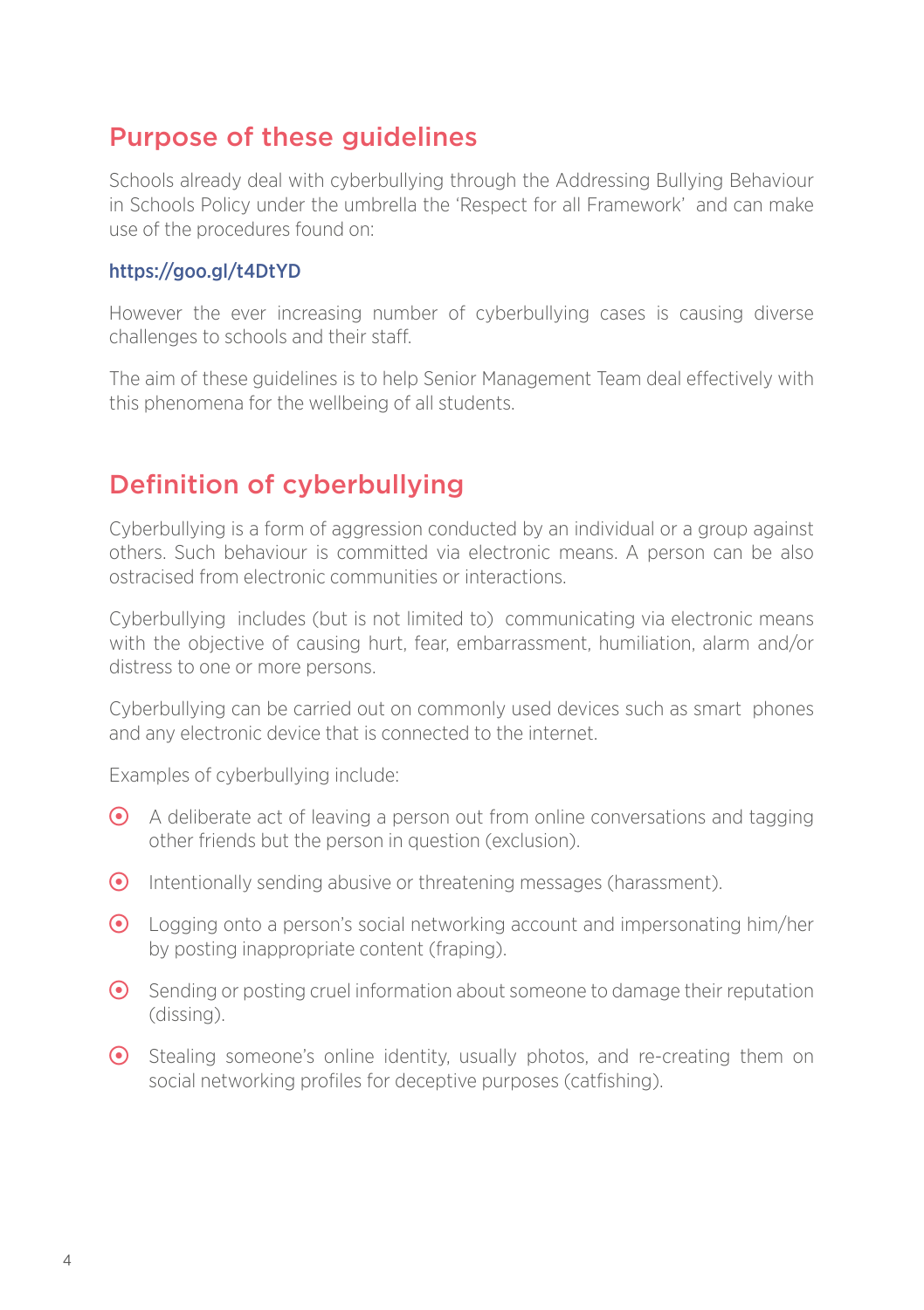## Standards of Procedures



Educators reporting cyberbullying

- { Educators should report immediately to SMT.
- $\odot$  The SMT informs parents or custodians of the concerned student
- $\odot$  If the incident takes place during school hours, the SMT is to keep a record of the incident using the using the report template, found online or as a hard copy in the Addressing Bullying behaviour in schools: Procedures Appendix B.
- { The SMT should ensure that the parents or guardians are given the necessary support and guidelines when necessary. The information or guidelines that can be given to parents or guardians is the following:
	- they can make a report at the police station if they want to take legal procedures,
	- report directely to the Anti-Bullying service,
	- keep all the evidence related to the case.
- $\odot$  The SMT can decide to take disciplinary action against the person that is continues the bullying in school in accordance with the school or college disciplinary policy.
- $\odot$  When the SMT is further concerned about the safety of the student/s, they are to inform APPOĠĠ about this incident.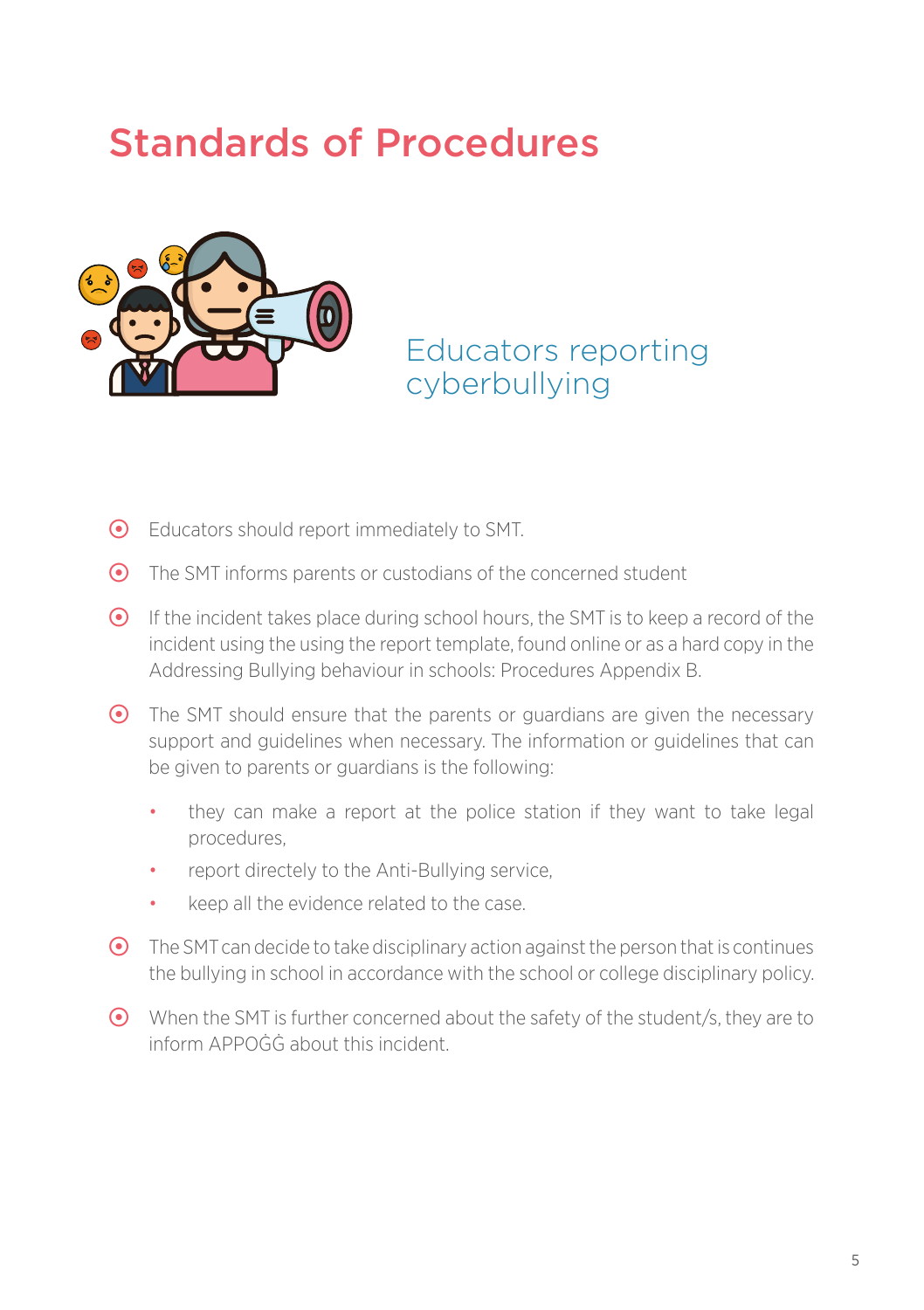

Students reporting cyberbullying themselves

- { The SMT informs the guidance teachers or counsellors and ensures that the support is given to the students involved.
- { The SMT should ensure that the parents or guardians are given the necessary support and guidelines when necessary. The information or guidelines that can be given to parents or guardians is the following:
	- they can make a report at the police station if they want to take legal procedures,
	- report directely to the Anti-Bullying service,
	- keep all the evidence related to the case.
- { The SMT should encourage the person who received the report to keep a record of the incident using the using the report template, found online or as a hard copy in the Addressing Bullying behaviour in schools: Procedures Appendix B.
- $\odot$  When the SMT is further concerned about the safety of the student/s, they are to inform APPOĠĠ about this incident.
- ${\color{black} \odot}$  The SMT can decide to take disciplinary action against the person that is continues the bullying in school in accordance with the school or college disciplinary policy.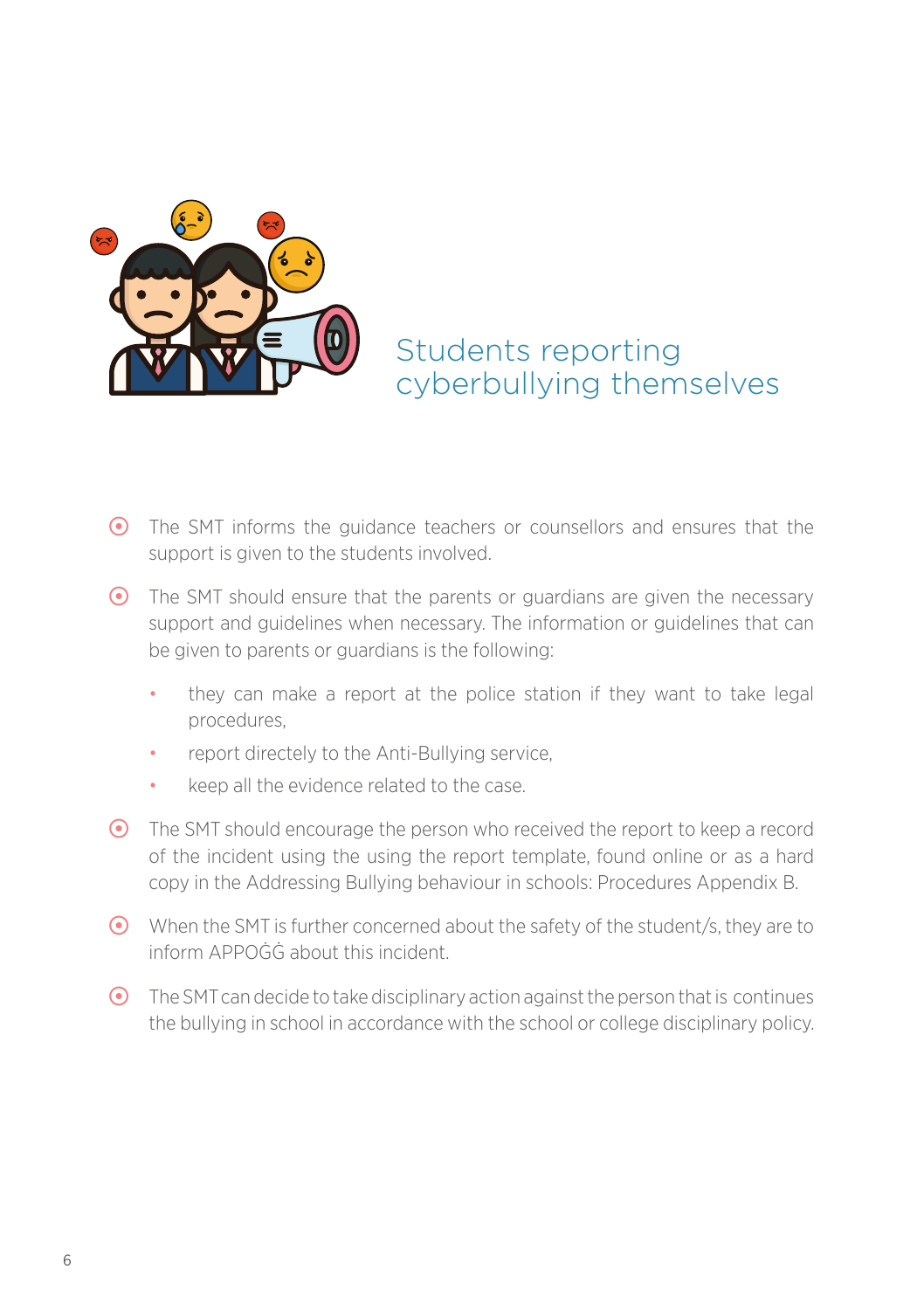

### Cyberbullying of Educators by parents/ guardians/caregivers or students

- { The SMT should encourage the Educator concerned to keep any evidence of cyber bullying.
- $\odot$  The SMT is to advise the educator concerned to file a report at the nearest police station.
- { The SMT can decide to take disciplinary action against students (within the school) who are responsible for cyber bullying in accordance with the school or college disciplinary policy.
- $\odot$  The SMT should inform his superiors about the case
- { The SMT ensures that the Eductor concerned is given the correct guidelines on how to seek help and support through the Employment Support Scheme.

#### Important things to remember

- 1. If an adult is carrying out cyberbullying on children, this is a criminal offence and thus parents or guardians should be informed immediately about the case and a report should be lodged with the police.
- 2. If an educator is carrying out cyberbullying on a student, the SMT should immediately inform the College Principal/The Secretariat for Curia and decide on a plan of action.
- 3. If the cyberbullying is being carried out by a MEDE employee, the PSC Disciplinary Regulations come into force